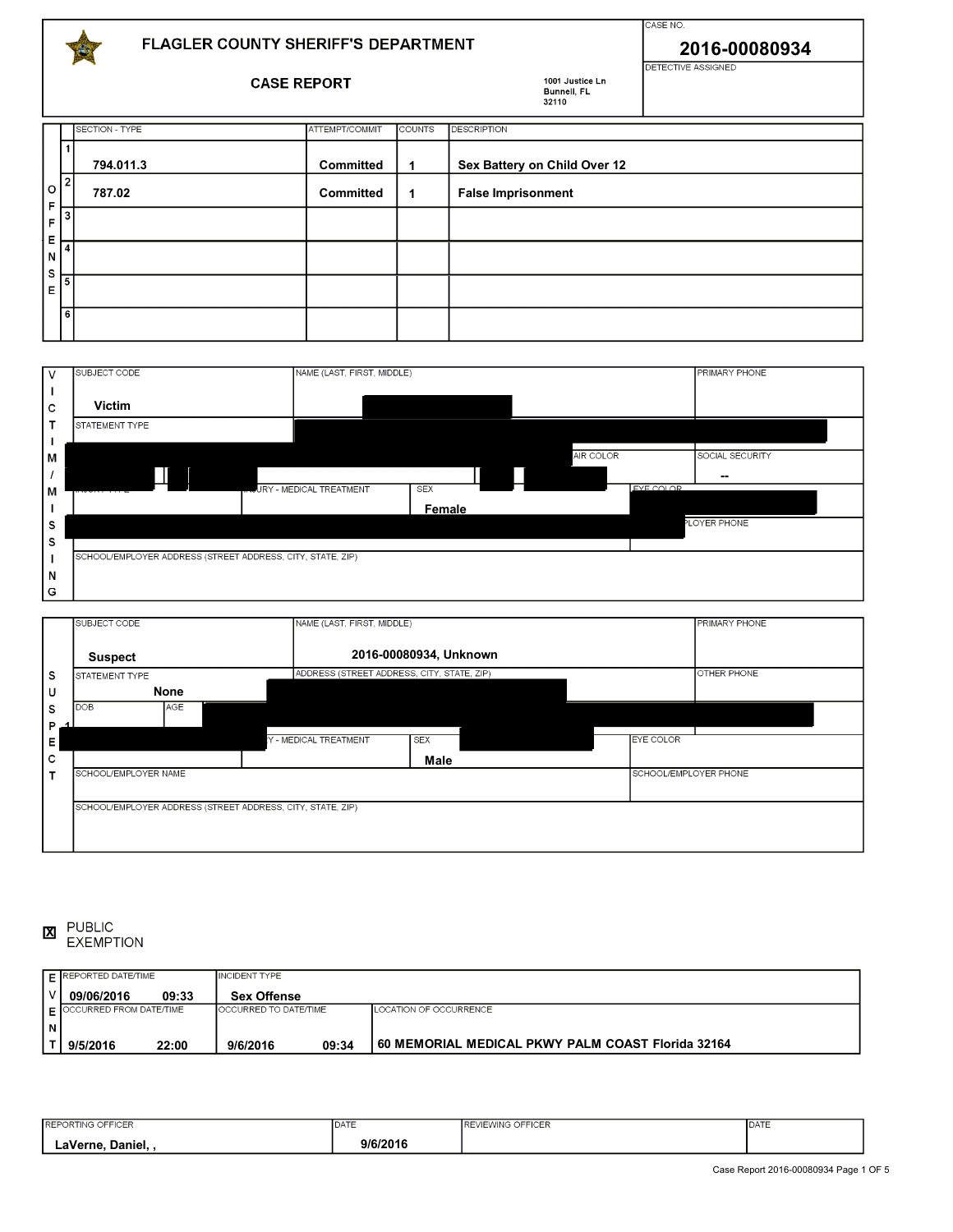

**CASE REPORT** 

1001 Justice LN<br>Bunnell, FL<br>32110



2016-00080934

## **STOLEN/RECOVERED PROPERTY**

| <b>P</b> | $\Box$ LOST                      | COUNTERFEIT/FORGED | DESTROYED/DAMAGED/VANDALIZED |               | FOUND/INVOLVED           | <b>VALUE</b> |
|----------|----------------------------------|--------------------|------------------------------|---------------|--------------------------|--------------|
| l R      | $\blacksquare$ RECOVERED         | SAFEKEEPING        | $\Box$ EVIDENCE              | $\Box$ STOLEN | STOLEN/RECOVERED         |              |
| ۱o       | <b>PROPERTY TYPE</b><br>QUANTITY |                    |                              |               | <b>PROPERTY CLASS</b>    |              |
| l P      |                                  |                    |                              |               |                          |              |
| Е        | SERIAL NUMBER                    |                    | OWNER APPLIED NUMBER/MARKS   |               | <b>EVIDENCE LOCATION</b> |              |
| l R      |                                  |                    |                              |               |                          |              |
|          | <b>ITEM DESCRIPTION</b>          |                    |                              |               |                          |              |
| Y        |                                  |                    |                              |               |                          |              |
|          |                                  |                    |                              |               |                          |              |

| $\Box$ STOLEN<br><b>N</b> EVIDENCE | STOLEN/RECOVERED         |
|------------------------------------|--------------------------|
|                                    | <b>PROPERTY CLASS</b>    |
|                                    |                          |
| OWNER APPLIED NUMBER/MARKS         | <b>EVIDENCE LOCATION</b> |
|                                    |                          |
|                                    |                          |
|                                    |                          |
|                                    |                          |

| P            | $\Box$ LOST             | COUNTERFEIT/FORGED   | DESTROYED/DAMAGED/VANDALIZED |               | FOUND / INVOLVED         | VALUE |
|--------------|-------------------------|----------------------|------------------------------|---------------|--------------------------|-------|
| R            | RECOVERED               | SAFEKEEPING          | <b>N</b> EVIDENCE            | $\Box$ STOLEN | STOLEN/RECOVERED         |       |
| $\circ$      | QUANTITY                | <b>PROPERTY TYPE</b> |                              |               | <b>PROPERTY CLASS</b>    |       |
| P            |                         |                      |                              |               |                          |       |
| Е            | <b>SERIAL NUMBER</b>    |                      | OWNER APPLIED NUMBER/MARKS   |               | <b>EVIDENCE LOCATION</b> |       |
| R            |                         |                      |                              |               |                          |       |
|              | <b>ITEM DESCRIPTION</b> |                      |                              |               |                          |       |
| $\checkmark$ |                         |                      |                              |               |                          |       |
|              |                         |                      |                              |               |                          |       |

| P            | $\Box$ LOST             | COUNTERFEIT/FORGED   | DESTROYED/DAMAGED/VANDALIZED |               | FOUND / INVOLVED         | VALUE |
|--------------|-------------------------|----------------------|------------------------------|---------------|--------------------------|-------|
| R            | RECOVERED               | SAFEKEEPING          | EVIDENCE                     | $\Box$ STOLEN | STOLEN/RECOVERED         |       |
| $\circ$      | QUANTITY                | <b>PROPERTY TYPE</b> |                              |               | <b>IPROPERTY CLASS</b>   |       |
| P            |                         |                      |                              |               |                          |       |
|              | $E$ 10 SERIAL NUMBER    |                      | OWNER APPLIED NUMBER/MARKS   |               | <b>EVIDENCE LOCATION</b> |       |
| R            |                         |                      |                              |               |                          |       |
|              | <b>ITEM DESCRIPTION</b> |                      |                              |               |                          |       |
| $\checkmark$ |                         |                      |                              |               |                          |       |
|              |                         |                      |                              |               |                          |       |

## **SUSPECT VEHICLE**

|      | VEH YR          | <b>TYPE</b>                                      |              | MAKE            |                            | MODEL | STYLE | COLOR |
|------|-----------------|--------------------------------------------------|--------------|-----------------|----------------------------|-------|-------|-------|
| s    |                 |                                                  |              |                 |                            |       |       |       |
|      | <b>U VPLATE</b> |                                                  | <b>STATE</b> | <b>PLATE YR</b> | VIN / SERIAL / HULL NUMBER |       |       |       |
| S E  |                 |                                                  |              |                 |                            |       |       |       |
|      |                 | P H DAMAGE OR ADDITIONAL DESCRIPTIVE INFORMATION |              |                 |                            |       |       |       |
| Е.   |                 |                                                  |              |                 |                            |       |       |       |
| c cl |                 |                                                  |              |                 |                            |       |       |       |
| T    |                 |                                                  |              |                 |                            |       |       |       |
|      | EI              |                                                  |              |                 |                            |       |       |       |
|      |                 |                                                  |              |                 |                            |       |       |       |
|      |                 |                                                  |              |                 |                            |       |       |       |
|      |                 |                                                  |              |                 |                            |       |       |       |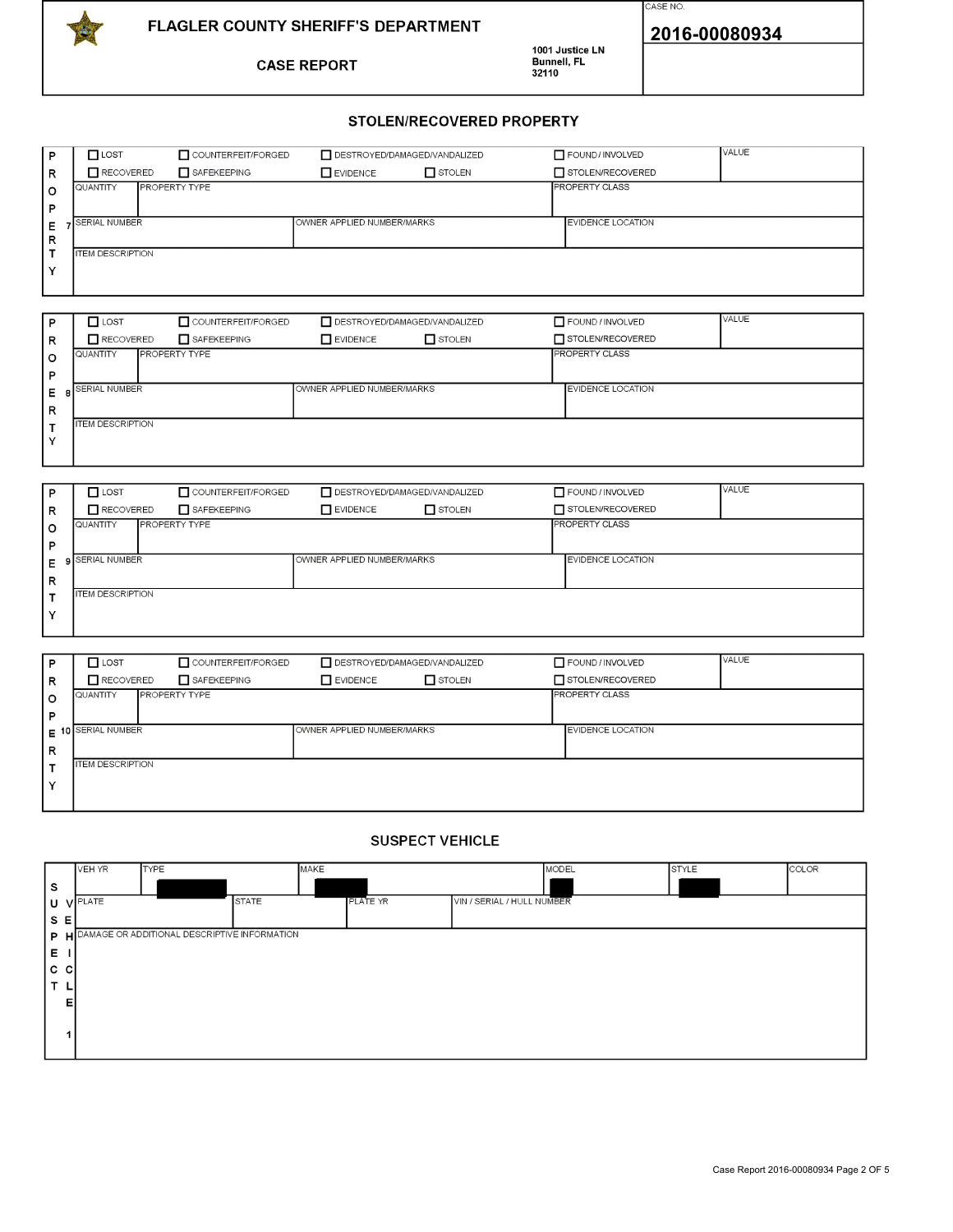

## FLAGLER COUNTY SHERIFF'S DEPARTMENT NARRATIVE

1001 Justice LN<br>Bunnell, FL<br>32110

**2016-00080934**

**Narrative**

CASE NO.

| On September 6, 2016 at approximately 0935 hours, I, Deputy LaVerne, responded to 60 Memorial<br>Medical Pkwy. (Florida Hospital Flagler), Palm Coast, FL 32164 in reference to a sex offense. |  |  |  |
|------------------------------------------------------------------------------------------------------------------------------------------------------------------------------------------------|--|--|--|
|                                                                                                                                                                                                |  |  |  |
|                                                                                                                                                                                                |  |  |  |
|                                                                                                                                                                                                |  |  |  |
|                                                                                                                                                                                                |  |  |  |
|                                                                                                                                                                                                |  |  |  |
|                                                                                                                                                                                                |  |  |  |
|                                                                                                                                                                                                |  |  |  |
|                                                                                                                                                                                                |  |  |  |
|                                                                                                                                                                                                |  |  |  |
|                                                                                                                                                                                                |  |  |  |
|                                                                                                                                                                                                |  |  |  |
|                                                                                                                                                                                                |  |  |  |
|                                                                                                                                                                                                |  |  |  |
|                                                                                                                                                                                                |  |  |  |
|                                                                                                                                                                                                |  |  |  |
|                                                                                                                                                                                                |  |  |  |
|                                                                                                                                                                                                |  |  |  |
|                                                                                                                                                                                                |  |  |  |
|                                                                                                                                                                                                |  |  |  |
|                                                                                                                                                                                                |  |  |  |
|                                                                                                                                                                                                |  |  |  |
|                                                                                                                                                                                                |  |  |  |
|                                                                                                                                                                                                |  |  |  |
|                                                                                                                                                                                                |  |  |  |
|                                                                                                                                                                                                |  |  |  |
|                                                                                                                                                                                                |  |  |  |
|                                                                                                                                                                                                |  |  |  |
|                                                                                                                                                                                                |  |  |  |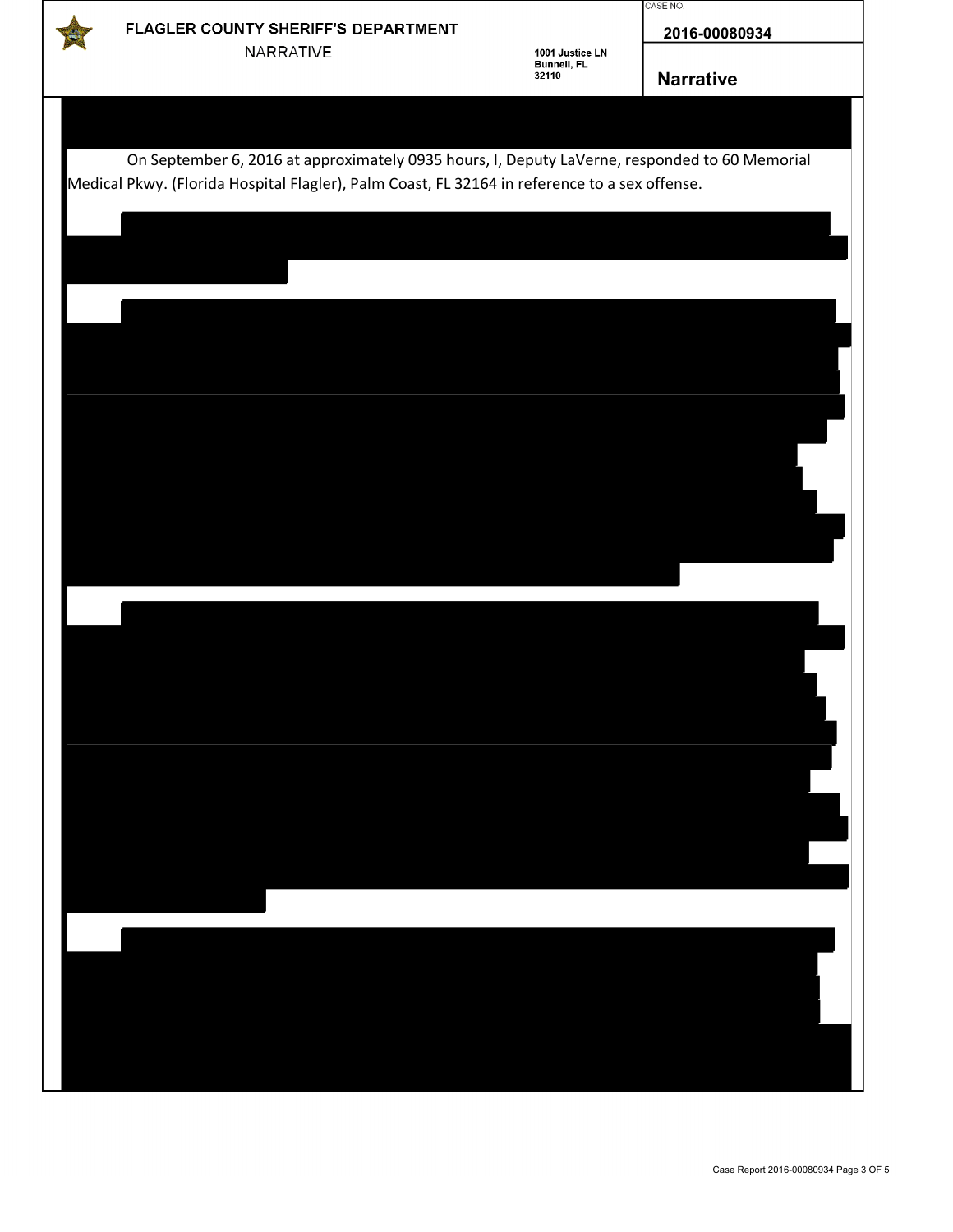